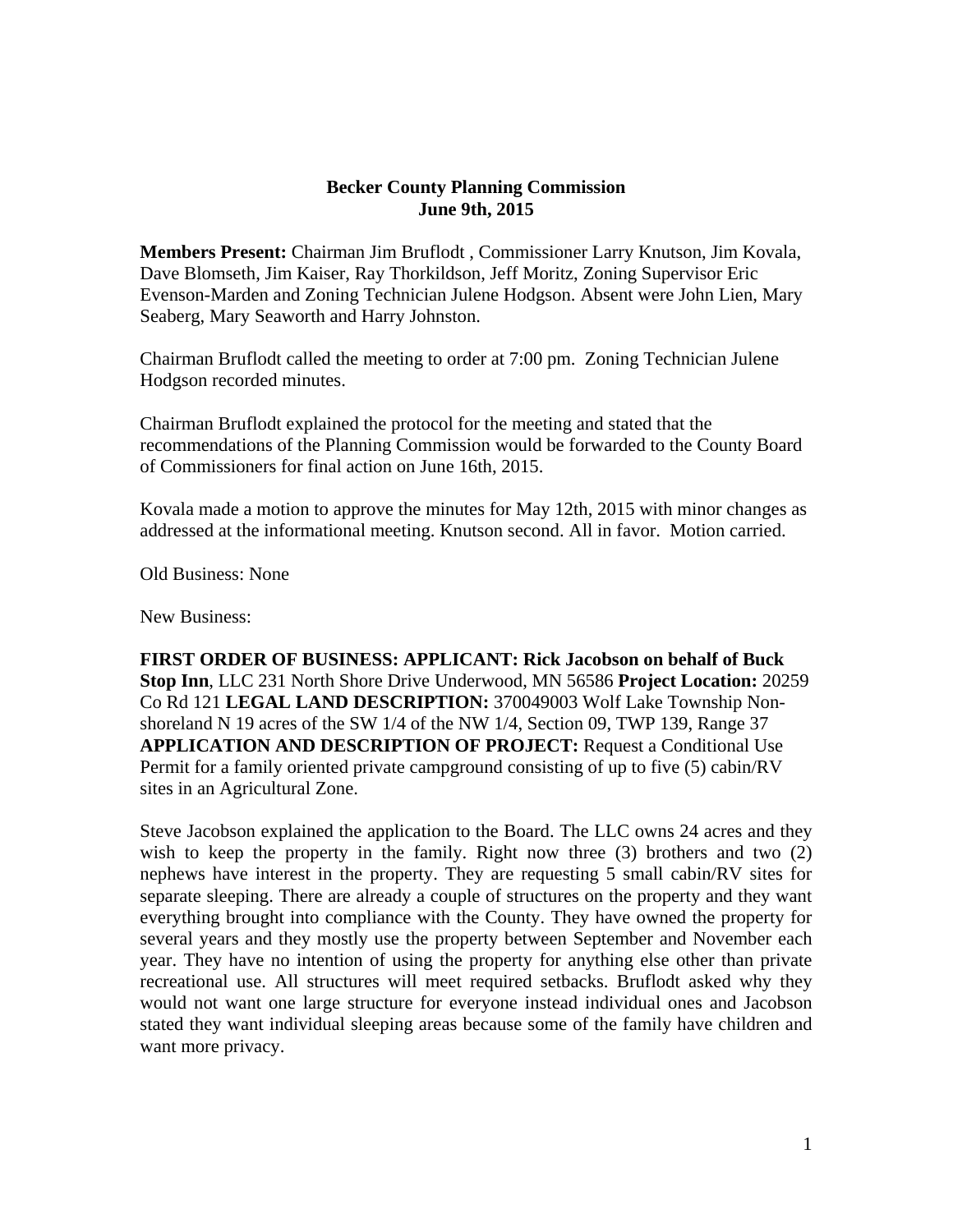Lorraine Hagen spoke in favor of the application. She sold the property to the Jacobson's and stated they have always been good stewards of the land. Hagen stated they are good neighbors and are problem free. No one spoke against the request. There was no written correspondence either for or against the proposal. At this time, testimony was closed and further discussion was held.

Kovala stated he had previously spoken to Hagen and agreed he sees no problem with the request as long as it is for personal use. Knutson stated it is a reasonable request when several people use the same property. Kaiser asked if they could request a holding tank only as with a privy/outhouse to which Hodgson stated yes if they meet certain criteria according to Ordinance regulations (Chapter 4 Section 10 D 2 d- for uses that are seasonal or intermittent in nature and will not use more than 150 gallons of water per day). There was no further discussion by the Commission.

**MOTION: Kovala made a motion to approve a Conditional Use Permit as submitted for a private family campground consisting of up to five (5) cabin/RV sites due to the fact the request is not detrimental to the surrounding area. Blomseth second. All in favor. Motion carried to approve.** 

**SECOND ORDER OF BUSINESS: APPLICANT: Gary Hanson on behalf of Stafne Property LLC** PO Box 9135 Fargo, ND 58106 **Project Location:** 12787 Nels Erickson Ln **LEGAL LAND DESCRIPTION:** 060968000 Cormorant Township Big Cormorant Lake POINTE DES ISLES SubdivisionCd 06048, Lot 3, Section 24, TWP 138, Range 43 **APPLICATION AND DESCRIPTION OF PROJECT:** Request a Certificate of Survey for two tracts of land with Tract B consisting of 61,800 sq ft and Tract C consisting of 61,900 sq ft. The request includes a change of zone from Agricultural to Residential for both tracts. The remnant tract A will be attached to a neighboring parcel.

Scott Walz on behalf of Stafne Property LLC explained the application to the Board. Walz handed out a survey sketch indicating the setback lines. Walz stated there are no changes to the request and the survey will approve 2 tracts of land with a remainder area being attached to a neighboring parcel. The two tracts have frontage on both sides of the same lake with the road going through the tracts.

No one spoke in favor of the application. No one spoke for or against the application. There was no written correspondence either for or against the proposal. At this time, testimony was closed and further discussion was held.

It was the consensus of the Board that the request meets the criteria of the Ordinance.

There was no further discussion by the Commission.

**MOTION: Blomseth made the motion to approve a Certificate of Survey as submitted for two tracts of land with Tract B consisting of 61,800 sq ft and Tract C consisting of 61,900 sq ft due to the fact the request meets the criteria of the Ordinance. The request includes a change of zone from Agricultural to Residential**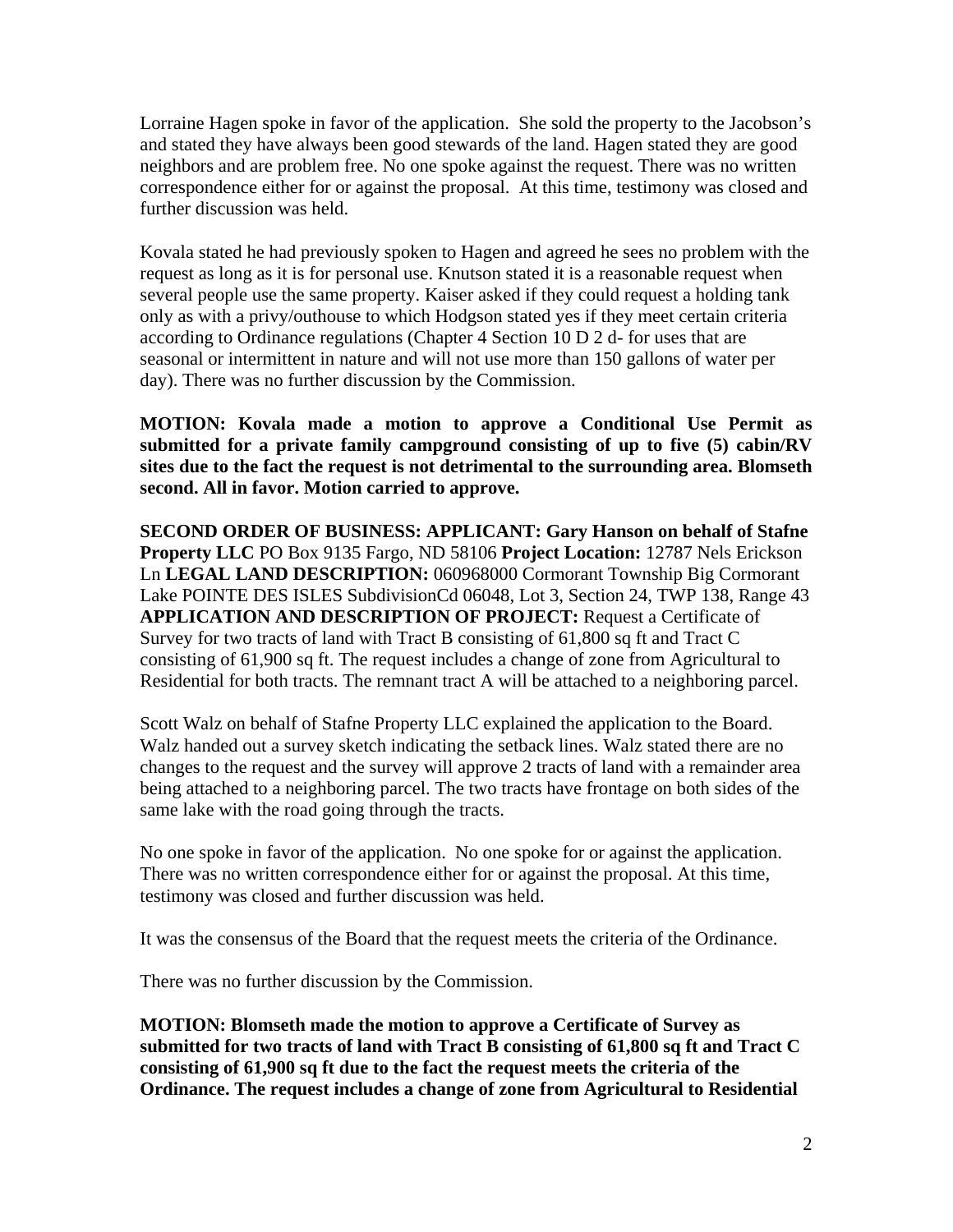**for both tracts. The remnant tract A will be attached to a neighboring parcel. Kaiser second. All in favor. Motion carried to approve.** 

**THIRD ORDER OF BUSINESS: APPLICANT: David Simley** 96 Prairiewood Dr SW Fargo, ND 58103 **Project Location:** 25586 E Island Lake Rd **LEGAL LAND DESCRIPTION:** 280101002 Shell Lake Township Island Lake PT GOVT LOTS 3 & 4, Section 18, TWP 140, Range 38 **APPLICATION AND DESCRIPTION OF PROJECT:** Request a Certificate of Survey for three tracts of land with Tract A consisting of 2.54 useable acres, Tract B consisting of 2.5 useable acres and Tract C consisting of 2.79 useable acres in an Agricultural Zone.

Scott Walz from Meadowland on behalf of David Simley explained the application to the Board. Walz handed out a survey sketch indicating the setback lines. Walz stated there are no changes to the request and the survey will approve three tracts of land. The request meets the minimum lot area size and frontage requirements to remain zoned agricultural.

No one spoke in favor of the application. No one spoke for or against the application. There was no written correspondence either for or against the proposal. At this time, testimony was closed and further discussion was held.

Kaiser stated the proposal meets all guidelines of the Ordinance.

There was no further discussion by the Commission.

**MOTION: Kaiser made a motion to approve a Certificate of Survey for three tracts of land as submitted with Tract A consisting of 2.54 useable acres, Tract B consisting of 2.5 useable acres and Tract C consisting of 2.79 useable acres in an Agricultural Zone due to the fact the request meets the criteria of the Ordinance. Moritz second. All in favor. Motion carried to approve.** 

**FORTH ORDER OF BUSINESS: Michael Witt** 23824 E Island Lake Rd Detroit Lakes, MN 56501 **Project Location:** 23824 E Island Lake Rd **LEGAL LAND DESCRIPTION:** 280199002 Shell Lake Township Island Lake PT GOVT LOT 1: COMM NE COR SEC 30, W 653.65', S 266.84', E 271.48', S 271.25' TO POB; S 736.48', ELY 315.34', N 744.27', W 303.34' TO POB. PARCEL B., Section 30, TWP 140, Range 38 **APPLICATION AND DESCRIPTION OF PROJECT:** Request a Conditional Use Permit to sell ice, pop and fishing bait from existing garage. Request will include signs on property in an Agricultural Zone.

Michael Witt explained the application to the Board. Witt would like to obtain a conditional use permit to run a family owned bait shop on his property. Witt is requesting to sell ice, pop, bait and exchange propane cylinders. Witt stated he was not aware a permit was required from the County. Witt will run the business along with his wife and

children. Witt stated he has permits through the DNR, state, federal tax ID and insurance. Witt worked with his neighbor to create a second driveway into the property for easier